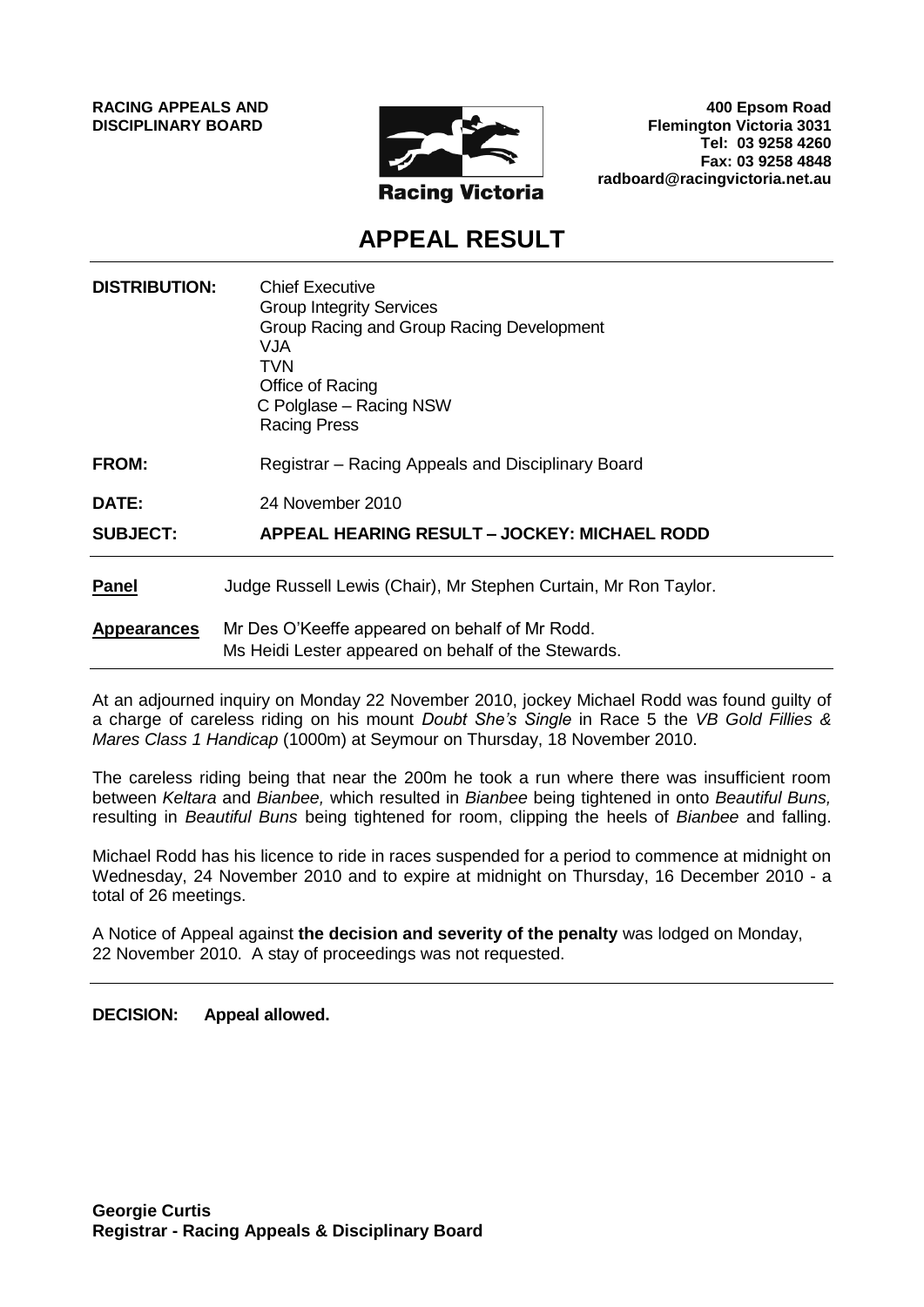# **TRANSCRIPT OF**

# **PROCEEDINGS**

## **RACING APPEALS AND DISCIPLINARY BOARD**

\_\_\_\_\_\_\_\_\_\_\_\_\_\_\_\_\_\_\_\_\_\_\_\_\_\_\_\_\_\_\_\_\_\_\_\_\_\_\_\_\_\_\_\_\_\_\_\_\_\_\_\_\_\_\_\_\_\_\_\_\_\_\_

## **HIS HONOUR JUDGE R.P.L. LEWIS, Chairman MR S. CURTAIN MR R. TAYLOR**

## **EXTRACT OF PROCEEDINGS**

## **DECISION**

## **IN THE MATTER OF THE VB GOLD FILLIES AND MARES CLASS 1 HANDICAP OVER 1000 METRES AT SEYMOUR ON 18 NOVEMBER 2010**

## **JOCKEY: MICHAEL RODD**

#### **MELBOURNE**

#### **WEDNESDAY, 24 NOVEMBER 2010**

MS H. LESTER appeared on behalf of the RVL Stewards

MR D. O'KEEFFE appeared on behalf of the Appellant